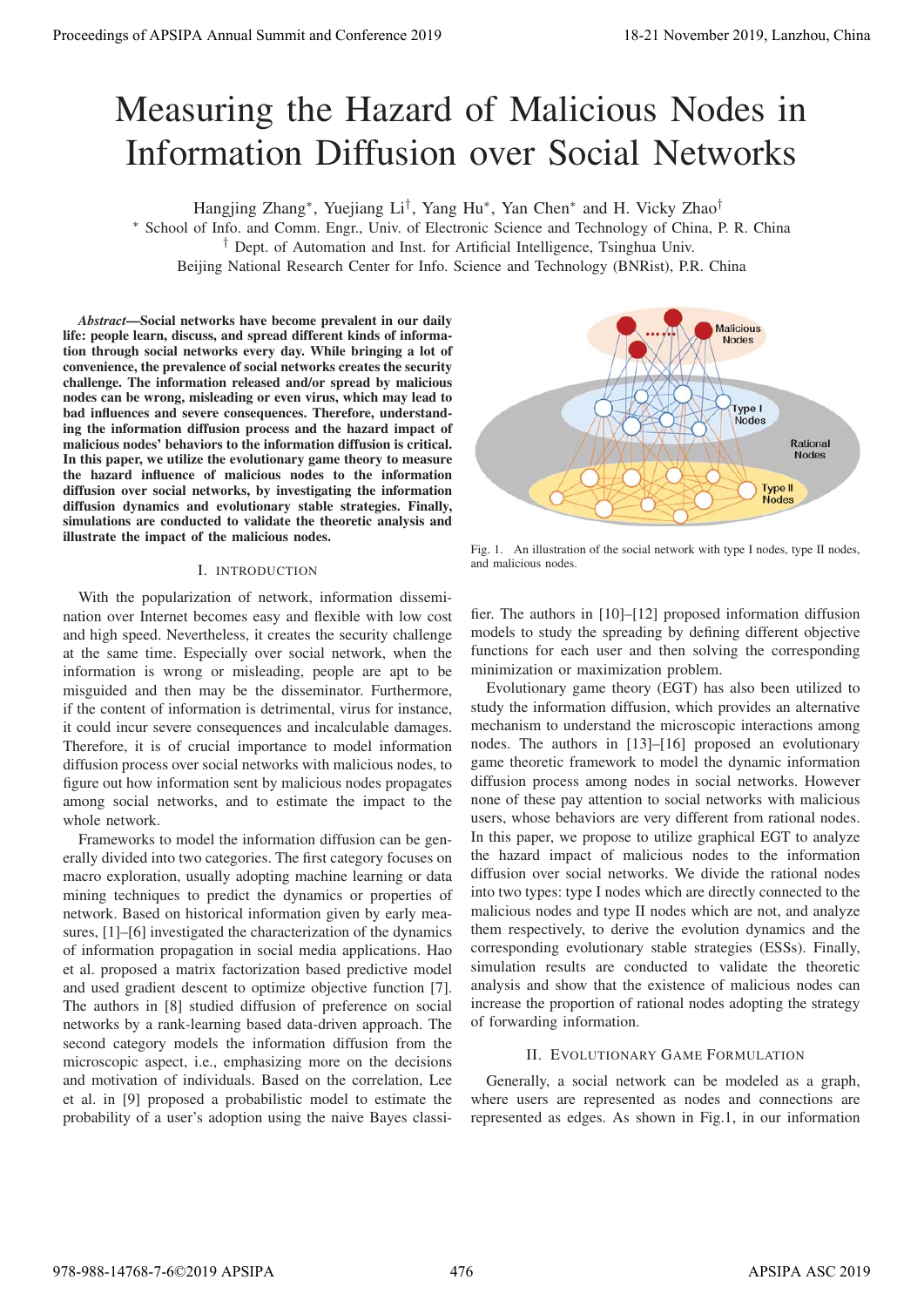diffusion model, a social network graph consists of  $(M + N)$ rational nodes, who adopt a specific strategy updating rule, and  $f_{max}$  malicious nodes, who use a fixed malicious strategy. We assume that rational nodes update their strategies in accordance to the DB updating rule: a random player is chosen to abandon his/her current strategy (Death process), then the chosen player adopts one of his/her neighbors' strategies with the probability being proportional to their fitness (Birth process). Other updating rules such as birth-death (BD) and imitation (IM) can be analyzed similarly [17]. The objectives of rational nodes are to maximize their fitness, while malicious nodes are different from rational ones, which are often paid to spread harmful information.

Due to the existence of malicious nodes, rational nodes could be further categorized into two types: M type I nodes which are directed connected to the malicious nodes, and N type II nodes which are not directly connected to the malicious nodes. We assume that each rational node has  $k$  rational neighbors, whose distribution is  $\lambda(k)$ , i.e., when randomly choosing one rational node, the probability of the chosen node with k rational neighbors is  $\lambda(k)$ . Notice that for type I rational nodes, apart from  $k$  rational neighbors, there are extra f malicious nodes as neighbors with probability distribution  $\mu(f)$ . In other words, every type I rational node has  $(k + f)$ neighbors while type II rational node only has k neighbors.

In this paper, we assume that when a user receives one piece of information, he/she only has two choices: forwarding denoted as  $S_f$ , and not forwarding as  $S_n$ . For a rational user, he/she chooses the strategy based on the DB updating rule, while for a malicious user, he could only adopt  $S_f$  mimicking the scenarios that hackers deliberately spread computer virus or some people are employed to spread misleading information. In our daily life, when we are first exposed to some new information, we generally cannot distinguish the reputation of the disseminators over social network, and thus always treat them equally. In such a case, no matter which type the rational user is, the payoff matrix is the same since there is no information about whether the neighbor is malicious or which type the neighbor is. Then payoff matrix can be written as follows Proceedings of APSIPA Annual Summit and Conference 2019<br>
3. The branching conference 2019 is a conference 2019 in the conference 2019 in the conference 2019 in the conference 2019 in the conference 2019 in the conference

$$
\begin{array}{ccc}\nS_f & S_n \\
S_f & \left(\begin{array}{cc} u_{ff} & u_{fn} \\ u_{nf} & u_{nn} \end{array}\right)\n\end{array} \tag{1}
$$

where  $u_{ff}$ ,  $u_{fn}$ ,  $u_{nn}$  denotes the payoffs for two nodes when they both adopt  $S_f$ , one adopts  $S_f$  while the other adopts  $S_n$ , and they both adopt  $S_n$ , respectively. Apparently,  $u_{fn} = u_{nf}$ , i.e., the payoff matrix is symmetric. In graphical evolutionary game theory [18], [19], the player strategy update rule directly depends on the fitness of the players, i.e.:

$$
\pi = (1 - \alpha)B + \alpha U \tag{2}
$$

where  $B$  is the baseline fitness, and  $U$  is the payoff which consists of  $u_{ij}$  defined before.  $\alpha$  is the selection strength satisfying  $0 < \alpha < 1$  and controlling the proportion of current payoff to the whole fitness.



Fig. 2. System model: an illustration of how malicious nodes influence the evolution dynamics and ESS.

In the literature [14]–[16],  $\alpha$  is assumed to be very small, representing the limit of weak selection. We would also adopt this assumption in remaining part.

To evaluate the hazard of malicious nodes on the whole network, we define  $p_f$  the percentage of rational nodes with  $S_f$  among all rational nodes, and  $p_{fi}$  the proportion of type i (I or II) nodes adopting  $S_f$  among all type i nodes. We call  $p_f, p_{f1}, p_{f2}$  as population state. Correspondingly,  $p_f, p_{f1}, p_{f2}$ <br>are population dynamics. Since rational nodes' peighbors are population dynamics. Since rational nodes' neighbors are different, we analyze type I nodes and type II nodes respectively in the following.

#### III. THEORETIC ANALYSIS

In this section, we study the evolutionary dynamics and ESS to figure out the effects of malicious users. The procedures of the theoretic analysis are shown in Fig. 2.

# *A. Evolutionary Dynamics of Type I Nodes*

According to (2), the fitness for the type I node could be derived as

$$
\pi_{f1} = 1 - \alpha + \alpha \left[ k_f u_{ff} + (k + f - k_f) u_{fn} \right], \qquad (3)
$$

and

$$
\pi_{n1} = 1 - \alpha + \alpha \left[ k_f u_{fn} + (k + f - k_f) u_{nn} \right], \qquad (4)
$$

where  $k_f$  is the number of nodes with strategy  $S_f$  among all neighbors,  $\pi_{f1}$  and  $\pi_{n1}$  are the fitness of nodes adopting  $S_f$ and  $S_n$ , respectively.

With the DB strategy updating rule, when a node is randomly chosen to change the current strategy, he/she adopts one of his neighbors' strategies with probability proportional to the fitness of that strategy. The probabilities transited to strategy  $S_f$  and strategy  $S_n$  are denoted as  $P_{to-f1}$  and  $P_{to-n1}$ , respectively, and can be derived as

$$
P_{to\_f1} = \frac{k_f \pi_{f1}}{k_f \pi_{f1} + (k + f - k_f) \pi_{n1}},\tag{5}
$$

and

$$
P_{to\_n1} = \frac{(k+f-k_f)\pi_{n1}}{k_f \pi_{f1} + (k+f-k_f)\pi_{n1}}.\tag{6}
$$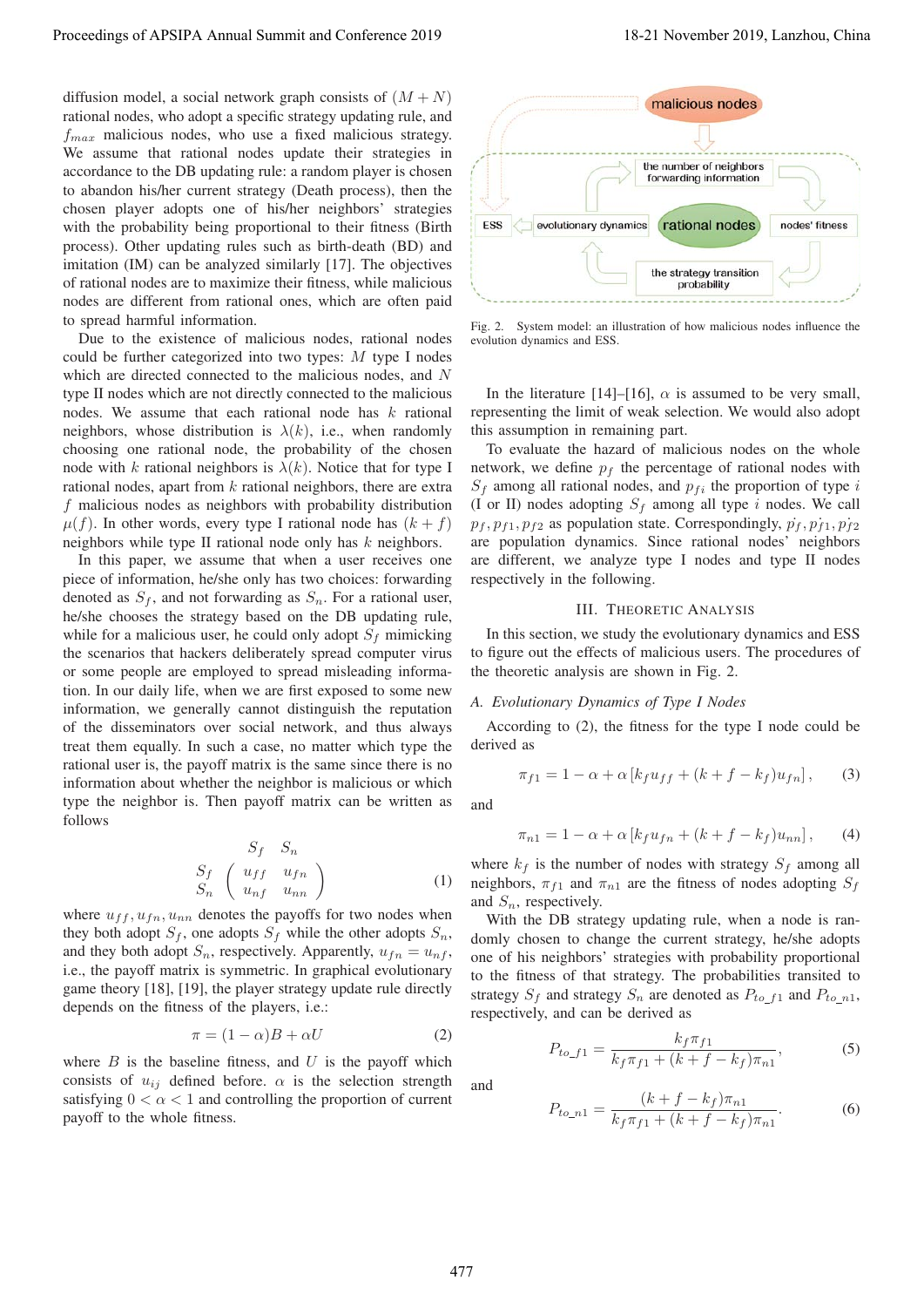In each round, one of  $(M + N)$  nodes would be selected to update randomly. The probability of the chosen node being type I node with  $S_f$  is  $p_{f1}M/(M + N)$  and the probability of the chosen node being type I node with  $S_n$ is  $(1 - p_{f1})M/(M + N)$ . When the selected node is a type I node adopting  $S_f$ , it may deviate from  $S_f$  to  $S_n$ , which leads to the percentage of users adopting  $S_f$  among type I nodes, also known as  $p_{f1}$ , decreasing by  $1/M$  with probability

$$
Prob\left(\Delta p_{f1} = -\frac{1}{M}\right) = \frac{M}{M+N}p_{f1}P_{to\_n1}.\tag{7}
$$

On the contrary, when the selected one is type I node adopting  $S_n$ , the population state  $p_{f1}$  would increase by  $1/M$ if the center node changes his strategy from  $S_n$  to  $S_f$  with probability

$$
Prob\left(\Delta p_{f1} = \frac{1}{M}\right) = \frac{M}{M+N}(1 - p_{f1})P_{to_{f1}}.
$$
 (8)

Then combining two scenarios above, the evolutionary dynamics of the proportion of type I nodes adopting strategy  $S_f$  can be derived as follows

$$
\dot{p}_{f1} = \mathbf{E} \left[ Prob \left( \Delta p_{f1} = -\frac{1}{M} \right) \left( -\frac{1}{M} \right) +
$$
  
\n
$$
Prob \left( \Delta p_{f1} = \frac{1}{M} \right) \frac{1}{M} \right]
$$
  
\n
$$
= \frac{1}{M+N} \mathbf{E} \left[ \frac{k_f}{k+f} - p_{f1} + \alpha \cdot
$$
  
\n
$$
- \Phi k_f^3 + (\Phi - \Phi_n)(k+f)k_f^2 + (k+f)^2 \Phi_n k_f \right],
$$
  
\n
$$
(k+f)^2
$$
\n(9)

where  $\Phi = u_{ff} - 2u_{fn} + u_{nn}$  and  $\Phi_n = u_{fn} - u_{nn}$ .

During the simplification in (9), we use Maclaurin series  $\frac{a+b\alpha}{c+d\alpha} = \frac{a}{c} + \frac{bc-ad}{c^2}\alpha + O(\alpha)$  to transfer fraction to polynomial,<br>which facilitates the computation of expectation. Because  $\alpha$  is which facilitates the computation of expectation. Because  $\alpha$  is a very small value due to weak selection, the higher order term  $O(\alpha)$  can be omitted in (9).

In each round, the center node is randomly selected and their neighbors' strategies are not correlative. Therefore, to connect  $k_f$  with  $p_{f1}$  and fully understand the dynamics of type I nodes, we model the strategies of rational neighbors as a Bernoulli sequence. We regard the probability of encountering a rational neighbor adopting  $S_f$  as  $p_f$  under the assumption that the

network is large enough. It should be emphasized that  $p_f$ here is the proportion among rational nodes, without counting malicious nodes whose strategies are always  $S_f$ . However, when one of center node's neighbors is adopting  $S_f$ , it can be either rational node or malicious node. In such a case, the probability for one of type I node's neighbors adopting  $S_f$ is  $p_{total,f} = \frac{M_f + N_f + f_{max}}{M + N + f_{max}} \approx p_f + \frac{f_{max}}{M + N + f_{max}}$ , where  $M_f$ <br>and  $N_f$  are the number of nodes adopting  $S_f$  among type and  $N_f$  are the number of nodes adopting  $S_f$  among type I nodes and type II nodes, respectively. The approximation is reasonable under the assumption that  $f_{max}$  is small compared with  $M + N$ , i.e., the number of malicious nodes is smaller than the number of rational nodes. Proceedings of APSIPA Annual Summit and Co-ference 2019 1<br>
In each conference 2019 1<br>
in each conference 2019 1<br>
in each conference 2019 1<br>
in each conference 2019 1<br>
in each conference 2019 1<br>
in each conference 2019 1<br>

Among all of the center node's neighbors, there are  $k_f$  nodes with  $S_f$  and  $(k + f - k_f)$  nodes with  $S_n$ , and the probability of such a configuration is

$$
\theta(k, k_f) = {k \choose k_f} \left( p_f + \frac{f_{max}}{M + N + f_{max}} \right)^{k_f}
$$

$$
\left( 1 - p_f - \frac{f_{max}}{M + N + f_{max}} \right)^{k + f - k_f} .
$$
(10)

With (10), the moments of  $k_f$  can be obtained as follows

$$
\mathbf{E}(k_f) = k \left( p_f + \frac{f_{max}}{M + N + f_{max}} \right),
$$
\n
$$
\mathbf{E}(k_f^2) = (k^2 - k) \left( p_f + \frac{f_{max}}{M + N + f_{max}} \right)^2 + k \left( p_f + \frac{f_{max}}{M + N + f_{max}} \right),
$$
\n
$$
\mathbf{E}(k_f^3) = k(k-1)(k-2) \left( p_f + \frac{f_{max}}{M + N + f_{max}} \right)^3 +
$$
\n
$$
3k(k-1) \left( p_f + \frac{f_{max}}{M + N + f_{max}} \right)^2 + k \left( p_f + \frac{f_{max}}{M + N + f_{max}} \right).
$$
\n(11)

Combining (9) with (11), the evolution dynamics of type I nodes could be derived as (14). From (14), we observe that  $\dot{p}_{f1}$  depends on both  $p_{f1}$  and  $p_f$ , which means that nodes are affected not only by those with the same type, but also all other nodes including malicious nodes.

## *B. Evolutionary Dynamics of Type II Nodes*

For type II nodes, the difference from type I nodes is that they are not directly connected with malicious nodes, which means that the number of neighbors of type II nodes is  $k$  rather than  $(k + f)$ . In such a case, the fitness can be written as

$$
\pi_{f2} = 1 - \alpha + \alpha \left[ k_f u_{ff} + (k - k_f) u_{fn} \right],\tag{15}
$$

$$
\dot{p}_{f1} = \sum_{k} \sum_{f=0}^{f_{max}} \left\{ \frac{f(1 - p_{f1}) + k(p_{total\_f} - p_{f1})}{(M + N)(k + f)} + \frac{\alpha k (1 - p_{total\_f})}{(M + N)(k + f)^2} \right\}
$$
\n
$$
[(k - 1)(k - 2)\Phi p_{total\_f}^2 + [(2f + 1)(k - 1)\Phi + (k + f)(k - 1)\Phi_n]p_{total\_f} + f^2\Phi + f(k + f)\Phi_n] \mu(f)\lambda(k). \tag{14}
$$

$$
\dot{p}_{f2} = \sum_{k} \left\{ \frac{p_{total\_f} - p_{f2}}{M+N} + \frac{\alpha(k-1)p_{total\_f}(1-p_{total\_f})}{(M+N)k} \left[ (k-2)\Phi p_{total\_f} + \Phi + k\Phi_n \right] \right\} \lambda(k). \tag{19}
$$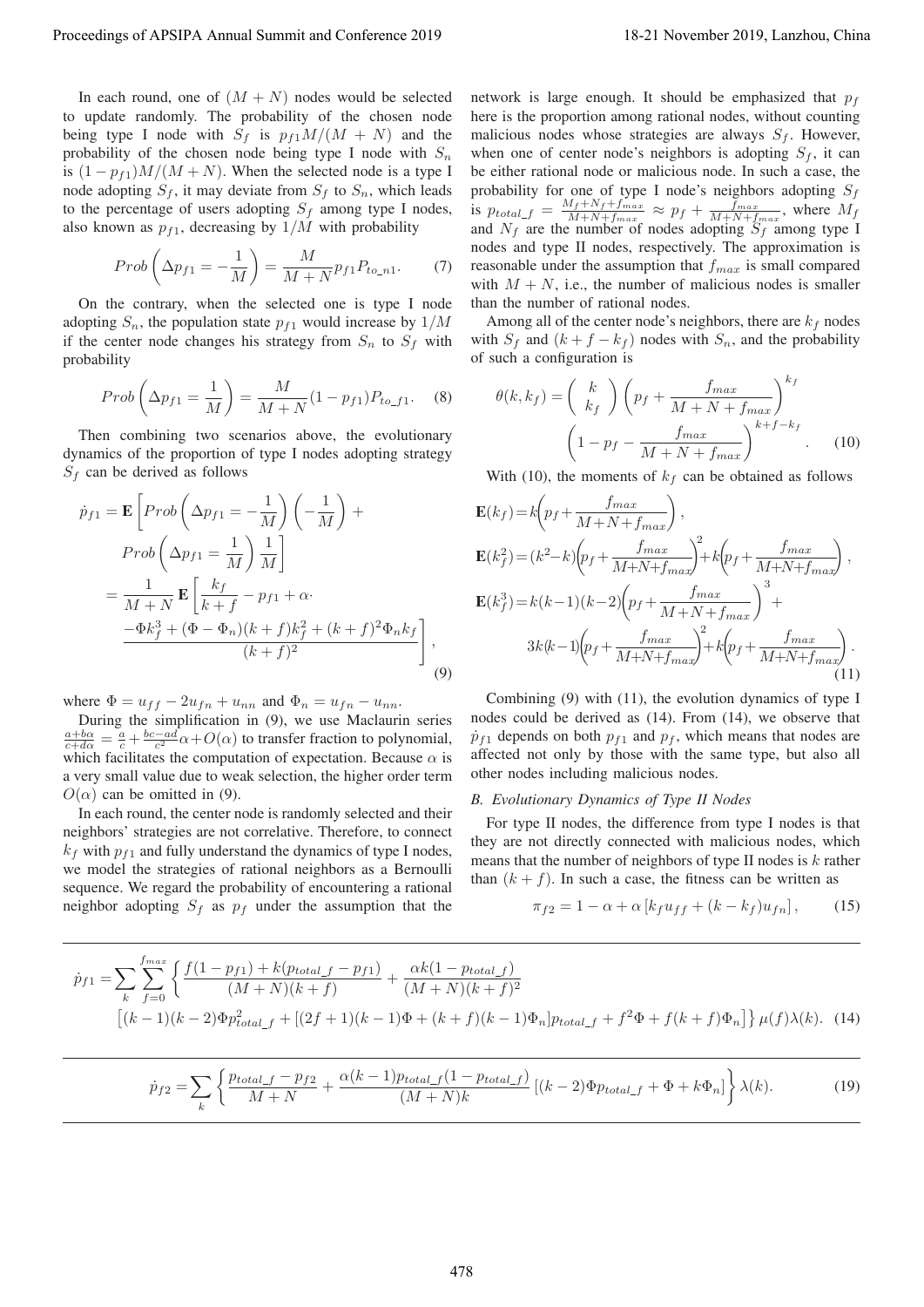

(a) The proportion of type I nodes adopting  $S_f$ . (b) The proportion of type II nodes adopting  $S_f$ . (c) The proportion of all rational nodes adopting  $S_f$ .

Fig. 3. Simulation results of the evolution dynamics under the payoff matrix PM1:  $u_{ff} = 0.3$ ,  $u_{fn} = 0.8$ ,  $u_{nn} = 0.2$ 

and

$$
\pi_{n2} = 1 - \alpha + \alpha \left[ k_f u_{fn} + (k - k_f) u_{nn} \right]. \tag{16}
$$

Similarly, the probabilities transited to strategy  $S_f$  and strategy  $S_n$  are denoted as  $P_{to\_f2}$  and  $P_{to\_n2}$ , respectively, and can be derived as

$$
P_{to\_f2} = \frac{k_f \pi_{f2}}{k_f \pi_{f2} + (k - k_f) \pi_{n2}},\tag{17}
$$

and

$$
P_{to\_n2} = \frac{(k - k_f)\pi_{n2}}{k_f \pi_{f2} + (k - k_f)\pi_{n2}}.
$$
 (18)

According to [16], the evolution dynamics of the proportion of type II nodes with  $S_f$ , i.e.,  $\dot{p}_{f2}$ , can be written as (19). We can observe that due to the absence of malicious nodes, the dynamics would be more precise, which simplifies the solution to ESS as shown in the next subsection.

#### *C. ESS Analysis*

To obtain the evolution dynamics of  $p_f$ , we combine (14) and (19) with weights proportional to the number of type I nodes and II nodes as follows

$$
\dot{p}_f = \frac{M}{M+N}\dot{p}_{f1} + \frac{N}{M+N}\dot{p}_{f2}
$$
\n
$$
= \sum_k \frac{\lambda(k)}{(M+N)^2} (1 - p_{total_f})(ap_{total_f}^2 + bp_{total_f} + c)
$$
\n
$$
= \sum_k \frac{\lambda(k)}{(M+N)^2} \left(1 - p_f - \frac{f_{max}}{M+N+f_{max}}\right) \times
$$
\n
$$
\left[ap_f^2 + \left(\frac{2af_{max}}{M+N+f_{max}} + b\right) p_f + a\left(\frac{f_{max}}{M+N+f_{max}}\right) + \frac{bf_{max}}{M+N+f_{max}} + c\right],
$$
\n(20)

where

$$
a = \alpha(k-1)(k-2)\left(\sum_{f=0}^{f_{max}} \frac{kM\mu(f)\Phi}{(k+f)^2} + \frac{N\Phi}{k}\right),
$$
  
\n
$$
b = \alpha(k-1)\left[\sum_{f=0}^{f_{max}} \frac{\mu(f)kM}{k+f} \left(\frac{(2f+1)\Phi}{k+f} + \Phi_n\right) + \frac{N\Phi}{k} + N\Phi_n\right],
$$
  
\n
$$
c = \sum_{f=0}^{f_{max}} \frac{M\mu(f)}{k+f} \left(\frac{\alpha kf^2}{k+f} \Phi + \alpha kf \Phi_n + f\right).
$$
 (21)

Note that the  $a, b, c$  in (21) are coefficients of the quadratic equation in (20). From (20), we could find that by setting  $p_f = 0$ , there are three possible ESSs, i.e.,  $p_f^* = 1 -$ <br> $\frac{f_{max}}{f_{max}} =$  and two roots to the quadratic equation  $ar^*{}^2$ .  $\frac{f_{max}}{M+N+f_{max}}$  and two roots to the quadratic equation  $ap_f^{*2}$  +  $f_{M+N+f_{max}}$  and two roots to the quadrate equation  $d\nu_f$  +<br>  $\left(\frac{2af_{max}}{M+N+f_{max}}+b\right)p_f^* + a\left(\frac{f_{max}}{M+N+f_{max}}\right)^2 + \frac{bf_{max}}{M+N+f_{max}} + c =$ 0, which both lie between  $\dot{0}$  and 1.<br>Compared with the results in [

Compared with the results in [16] that ESS would be 0 under the condition  $u_{nn} > u_{fn}$ , in (20) none of the three ESSs is equal to zero. This is because although not forwarding the information may be beneficial to nodes, the existence of malicious nodes with  $S_f$  would largely influence some rational nodes to deviate from current strategy to  $S_f$ . In other words, with malicious nodes in social network, the proportion of rational nodes adopting  $S_f$  increases. The more malicious nodes in the network, the larger  $p_f$  would be at the ESS, which we can observe from the roots of the quadric equation in (20). It should also be noted that when there is no malicious node in the social network, i.e., there is no type I node, the results would reduce back to those in [16], for  $f_{max} = 0$ ,  $c = 0$  and  $\mu(0) = 1$ .

#### IV. SIMULATION RESULTS

In this section, we conduct simulations to validate the proposed evolutionary game theoretic model, and evaluate the hazard of malicious users to the whole social network. Without loss of generality, we first consider a uniform network with degree  $k = 25$ . The malicious neighbors of type I nodes are assumed to be evenly distributed, i.e.,  $\mu(f)=1/f_{max}$ ,  $1 \leq$  $f \leq f_{max}$ .

We first evaluate the performance under different number of malicious nodes, and the results are shown in Fig. 3. Specifically, we generate 1500 rational nodes with 500 type I nodes and 1000 type II nodes, and initialize each of them with a random strategy: 30% with  $S_f$  and 70% with  $S_n$ . The weak selection parameter  $\alpha$  is set to be 0.025. The payoff matrix is set as  $PM1: u_{ff} = 0.3, u_{fn} = 0.8, u_{nn} = 0.2.$ The evolutionary states of  $p_{f1}$ ,  $p_{f2}$  and  $p_f$ , i.e., the proportion of nodes adopting  $S_f$  among type I nodes, the proportion of nodes adopting  $S_f$  among type II nodes, and the proportion of nodes adopting  $S_f$  among type I and type II nodes, under the scenarios  $f_{max} = 0$ ,  $f_{max} = 5$  and  $f_{max} = 10$ , are shown in Fig.3(a), 3(b) and 3(c). We can see that the theoretic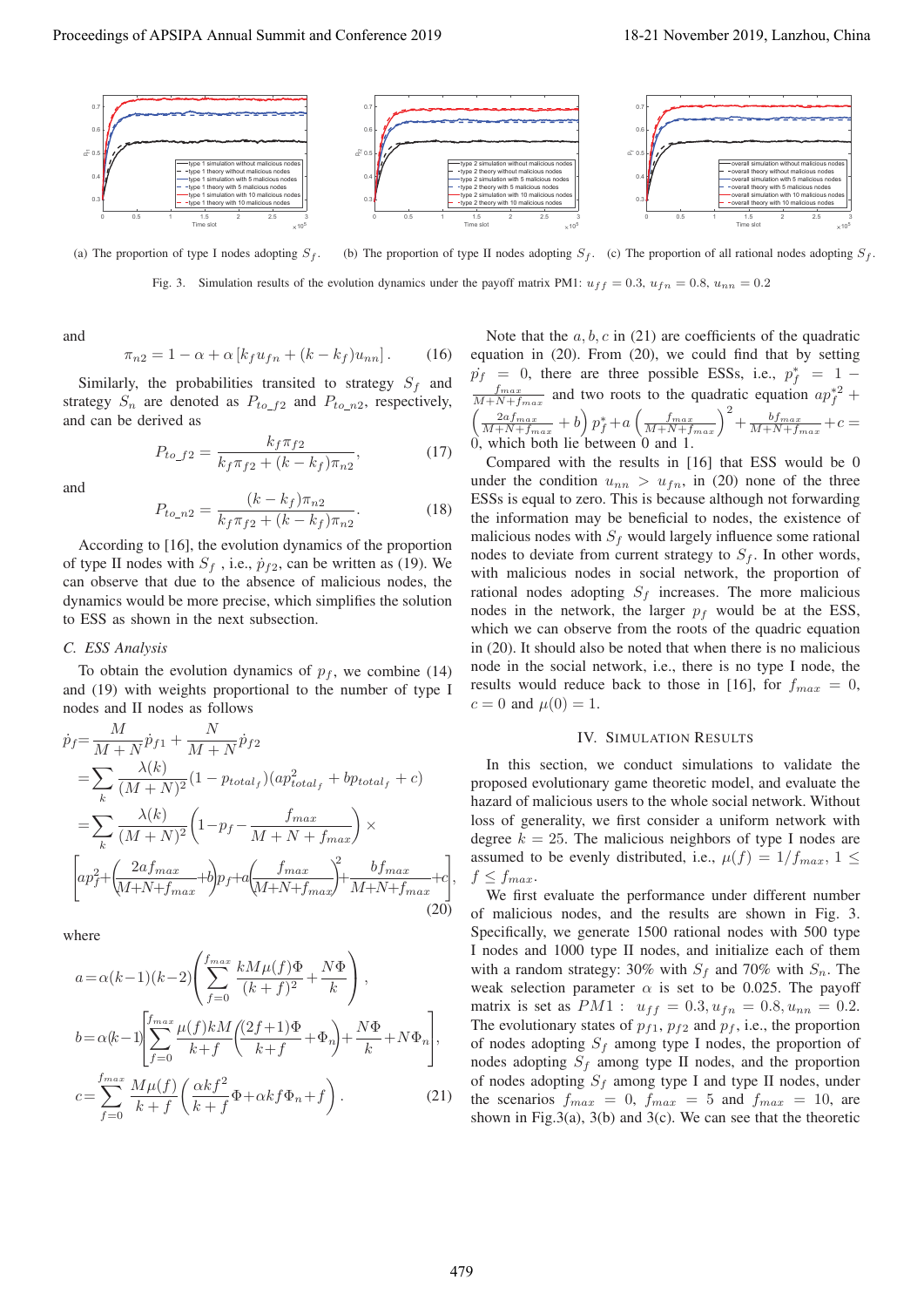

Fig. 4. The comparison with different  $M$  under three different payoff matrices.

results fit well with the simulation results, about 0.75% relative error with 5 malicious users and 0.54% relative error with 10 malicious users.

From Fig.3, we can also observe that as the number of malicious nodes increases from 0 to 10, the proportion of rational nodes adopting  $S_f$  increases for both type I nodes and type II nodes. For instance, in Fig.3(c), compared with the baseline, i.e. the black curve, the ESS of  $p_f$  increases by 17% with 5 malicious users and by 28.3% with 10 malicious users. Comparing Fig.3(a), (b) and (c), we observe that the proportion of type I nodes adopting  $S_f$  is the higher than that of type II nodes. This is because under malicious users' direct influence, type I nodes are apt to adopt  $S_f$ . Affected by type I nodes, though not directly connected to those malicious nodes, some type II nodes tend to deviate from their current strategies to  $S_f$ . Hence, the ESS of all rational nodes is largely enhanced compared with the baseline. It should be noted that the baselines in Fig.3(a), (b) and (c) are same, because without malicious nodes, there is no difference between type I nodes and type II nodes. **Proceeding of APSIPA Annual Summit and Conference 2019**<br>
Proceeding the conference 2019<br>
Proceeding the conference 2019<br>
Proceeding the conference 2019<br>
The conference 2019 Conference 2019<br>
The conference 2019 Conference

Next, we evaluate the impact of the proportion of type I nodes among all rational nodes to the ESS of  $p_f$  with different payoff matrices, and the results are shown in Fig.4. In this simulation, we assume that there are 5 malicious nodes in the network. The total number of rational nodes remains constant as 1500, while the number of type I nodes M changes from 200 to 800. From Fig.4, we can see that for all payoff matrices, the ESS increases as M increases. Specifically, when the proportion of type I nodes increases 10%, the ESS increases about 0.041 under PM1, 0.034 under PM2 and 0.025 under PM3, respectively. This phenomenon shows that more connected links between malicious nodes and rational nodes will improve the information diffusion.

In Fig.5, we evaluate the effect of the weak selection parameter  $\alpha$  on  $p_f$  by fixing the payoff matrix as PM1 and the number of malicious users as 10. The implication of  $\alpha$  is the relative contribution of the interaction between nodes to fitness. Thus, a bigger  $\alpha$  means that at each round of strategy update, surrounding environment becomes more important to the fitness. We consider three cases:  $\alpha = 0.02$ ,  $\alpha = 0.025$  and



Fig. 5. The comparison with different weak selection parameter  $\alpha$ .

 $\alpha = 0.03$ . In Fig. 5, it can be observed that as  $\alpha$  increases, the ESS would decrease, which can be analyzed from (20) and (21). From this result, one can learn that in practice, it is better to maintain vigilance towards received information, i.e., maintain a relatively large  $\alpha$ . In this way, the  $p_f$  would decrease, reducing the diffusion of detrimental information or computer virus.

#### V. CONCLUSION

In this paper, we employ graphical EGT to investigate the hazard of malicious nodes in information diffusion over social networks. Due to the existence of malicious nodes, we divide rational nodes into two types: type I nodes which are directly connected to the malicious nodes and type II nodes which are not directly connected to the malicious nodes. Based on EGT, we theoretically analyze the evolutionary dynamics and ESS for type I nodes and type II nodes, respectively. Theoretic derivations and simulation results show that the existence of malicious nodes can increase the proportion of rational nodes adopting the strategy of forwarding information. The more the number of malicious nodes, the larger the ESS of the proportion of rational nodes adopting the strategy of forwarding information. Also, the influence of the malicious nodes to the type I nodes is larger than that to the type II nodes due to the direct connection of the type I nodes.

### REFERENCES

- [1] H. Pinto, J. M. Almeida, and M. A. Gonçalves, "Using early view patterns to predict the popularity of youtube videos," in *Proceedings of the Sixth ACM International Conference on Web Search and Data Mining*, ser. WSDM '13. New York, NY, USA: ACM, 2013, pp. 365– 374. [Online]. Available: http://doi.acm.org/10.1145/2433396.2433443
- [2] G. Szabo and B. A. Huberman, "Predicting the popularity of online content," *Commun. ACM*, vol. 53, no. 8, pp. 80–88, Aug. 2010. [Online]. Available: http://doi.acm.org/10.1145/1787234.1787254
- [3] Y. Wang and B. Zheng, "On macro and micro exploration of hashtag diffusion in twitter," in *2014 IEEE/ACM International Conference on Advances in Social Networks Analysis and Mining (ASONAM 2014)*, Aug 2014, pp. 285–288.
- [4] J. Lehmann, B. Goncalves, J. J. Ramasco, and C. Cattuto, "Dynamical classes of collective attention in twitter," in *Proceedings of the 21st International Conference on World Wide Web*, ser. WWW '12. New York, NY, USA: ACM, 2012, pp. 251–260. [Online]. Available: http://doi.acm.org/10.1145/2187836.2187871